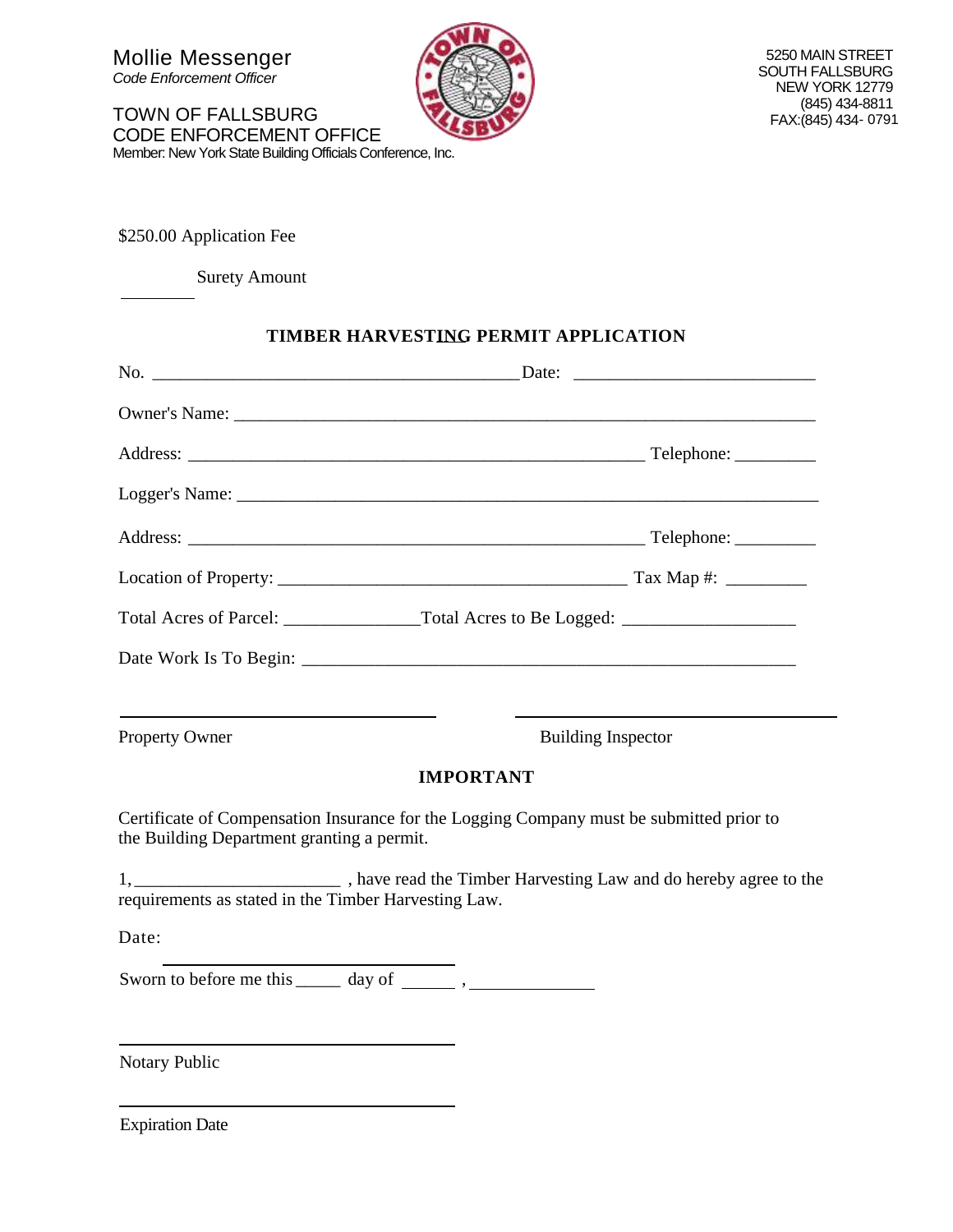### THIS FORM MUST BE FILLED OUT IF YOU ARE GIVING SOMEONE ELSE PERMISSION TO ACT ON YOUR BEHALF DURING CONSTRUCTION

#### OWNERS PROXY

(Owner)\_\_\_\_\_\_\_\_\_\_\_\_\_\_\_\_\_\_\_\_\_\_\_\_\_\_\_\_\_\_\_\_ deposes and states that he/she resides

at:

And that he/she is the owner of the premises described in the attached application for a building permit/zoning application/planning board application and further states that he/she has authorized \_\_\_\_\_\_\_\_\_\_\_\_\_\_\_\_\_\_\_\_\_\_\_\_\_\_\_\_\_\_\_\_\_\_ to make said application, secure any necessary permits and approvals, call for inspections, and request a certificate of occupancy upon satisfactory completion of the work described in said application.

Date:

Owners Signature

Witness' Signature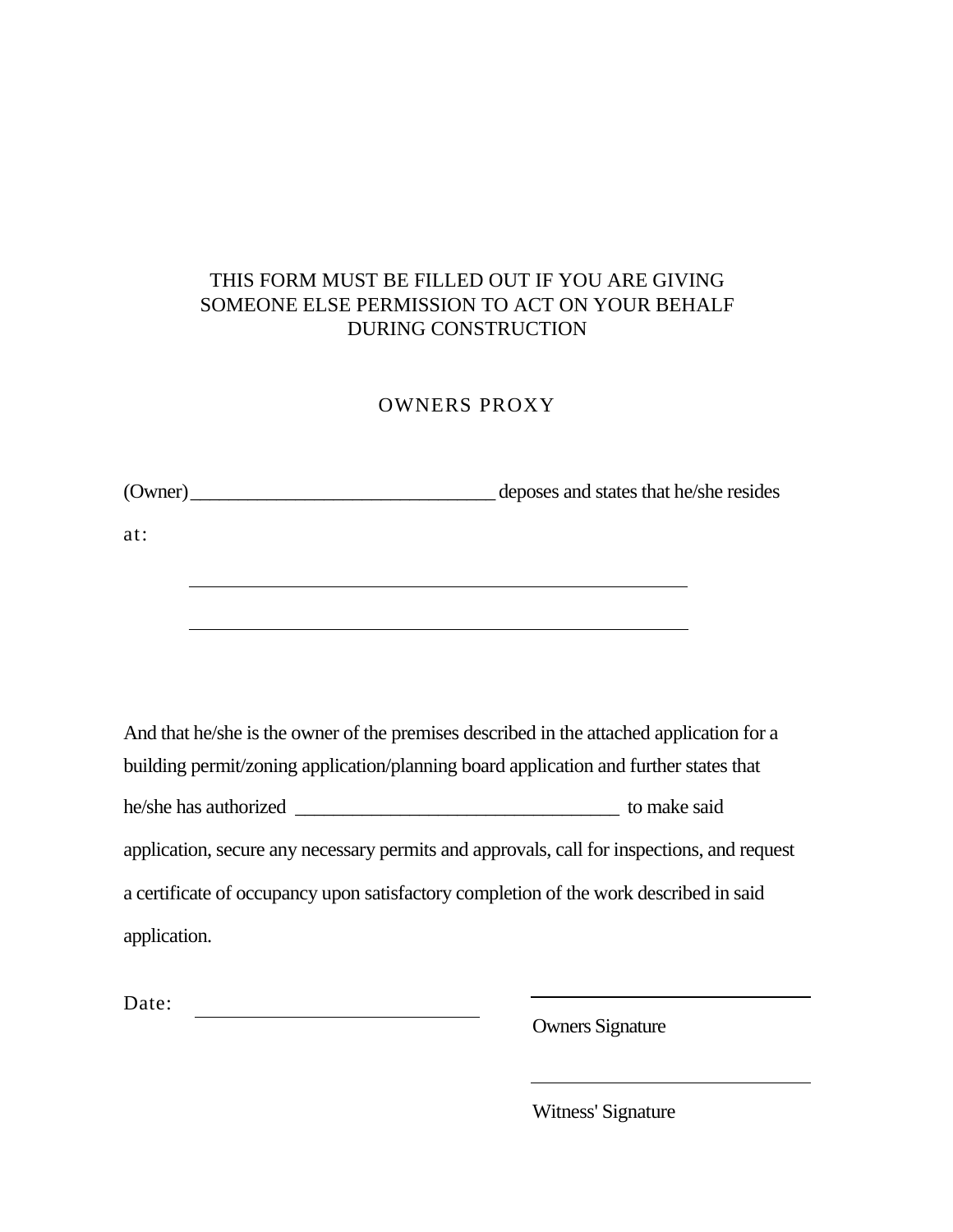

While New York Business Express is designed and developed to support business formation in New York, individual homeowners can file their exemption here as well!

## Follow these steps

- 1. Go to [businessexpress.ny.gov.](http://businessexpress.ny.gov/)
- 2. Select Log in/Register in the top right-hand corner. A [NY.gov](http://ny.gov/) Business account is required, even though you are an individual.
- 3. If you do not have a [NY.gov](http://ny.gov/) business account, go to step 4 to set up your account. If you have a [NY.gov](http://ny.gov/) login and password, go to step 14.
- 4. Select Register with [NY.gov](http://ny.gov/) under New Users.
- 5. Select Proceed.
- 6. Enter the following:
	- a First and last name
	- o Email
	- a Confirm email
	- a Preferred username (check if username is available)
- 7. Select I'm not a robot. You may have to complete a Captcha verification before proceeding.
- B. Select Create Account. If you already have a [NY.gov](http://ny.gov/) account, the screen will display your existing accounts, either Individual or Business.
- 8. (Continued)
	- Do one of the following:
	- a If the account(s) shown is [a NY.gov](http://ny.gov/) Individual account, select Continue.
	- a if the account(s) shown is a  $NY.gov$  Business account, select Email Me the Username(s).
- 9. Verify that the account information is correct. a Select Continue.
- 10. An activation email will be sent. If you do not receive an email, see the No Email Received During Account Creation page.
- 11. Open your activation email and choose Select Here. a Specify three security questions. . a Select Continue.
- 12. Create a password (must contain at least eight characters).
- 13. Select Set Password. You have successfully activated you[r NY.gov](http://ny.gov/) ID.
- 14. Select Go to MyNy:
	- a At the top of the screen, select Services.
	- a Select Business.
	- a Select New York Business Express.
	- a Select Log in/Register.